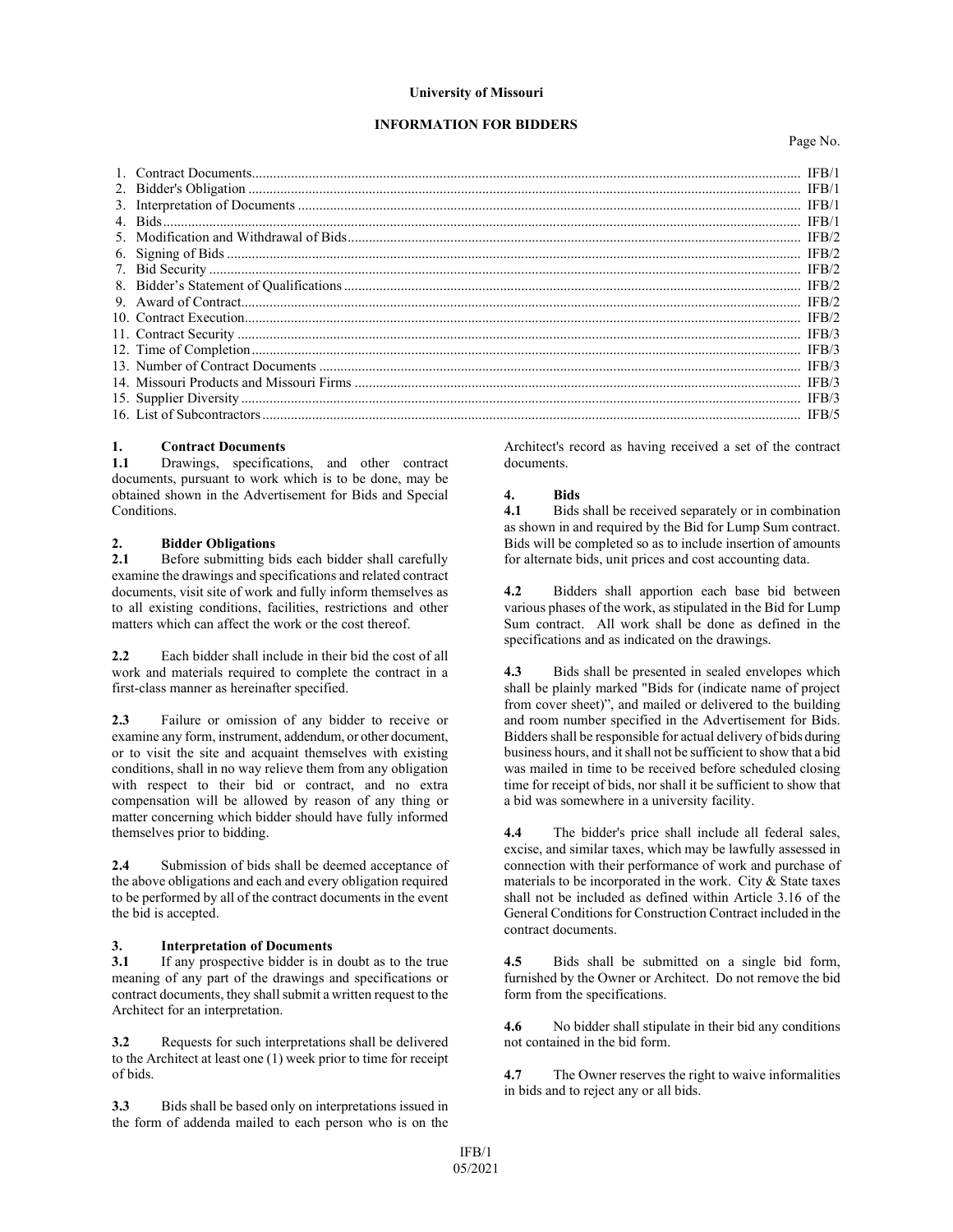## **5. Modification and Withdrawal of Bids**

**5.1** The bidder may withdraw their bid at any time before the scheduled closing time for receipt of bids, but no bidder may withdraw their bid after the scheduled closing time for receipt of bids.

**5.2** Only telegrams, letters and other written requests for modifications or correction of previously submitted bids, contained in a sealed envelope which is plainly marked "Modification of Bid on (name of project on cover sheet)," which are addressed in the same manner as bids, and are received by Owner before the scheduled closing time for receipt of bids will be accepted and bids corrected in accordance with such written requests.

# **6. Signing of Bids**

**6.1** Bids which are signed for a partnership shall be **manually** signed in the firm name by at least one partner, or in the firm name by Attorney-in-Fact. If signed by Attorneyin-Fact there should be attached to the bid, a Power of Attorney evidencing authority to sign the bid dated the same date as the bid and executed by all partners of the firm.

**6.2** Bids that are signed for a corporation shall have the correct corporate name thereon and the signature of an authorized officer of the corporation manually written below corporate name. Title of office held by the person signing for the corporation shall appear below the signature of the officer.

**6.3** Bids that are signed by an individual doing business under a firm name, shall be manually signed in the name of the individual doing business under the proper firm name and style.

**6.4** Bids that are signed under joint venture shall be manually signed by officers of the firms having authority to sign for their firm.

# **7. Bid Security**

Each bid shall be accompanied by a bid bond, certified check, or cashier's check, acceptable to and payable without condition to The Curators of the University of Missouri, in an amount at least equal to five percent (5%) of bidder's bid including additive alternates.

**7.2** Bid security is required as a guarantee that bidder will enter into a written contract and furnish a performance bond within the time and in form as specified in these specifications; and if successful bidder fails to do so, the bid security will be realized upon or retained by the Owner. The apparent low bidder shall notify the Owner in writing within 48 hours (2 work days) of the bid opening of any circumstance that may affect the bid security including, but not limited to, a bidding error. This notification will not guarantee release of the bidder's security and/or the bidder from the Bidder's Obligations.

**7.3** If a bid bond is given as a bid security, the amount of the bond may be stated as an amount equal to at least five percent (5%) of the bid, including additive alternates, described in the bid. The bid bond shall be executed by the bidder and a responsible surety licensed in the State of Missouri with a Best's rating of no less than A-/XI.

**7.4** It is specifically understood that the bid security is a guarantee and shall not be considered as liquidated damages for failure of bidder to execute and deliver their contract and performance bond, nor limit or fix bidder's liability to Owner for any damages sustained because of failure to execute and deliver the required contract and performance bond.

**7.5** Bid security of the two (2) lowest and responsive Bidders will be retained by the Owner until a contract has been executed and an acceptable bond has been furnished, as required hereby, when such bid security will be returned. Surety bid bonds of all other bidders will be destroyed and all other alternative forms of bid bonds will be returned to them within ten (10) days after Owner has determined the two (2) lowest and responsive bids.

# **8. Bidder's Statement of Qualifications**

**8.1** Each bidder submitting a bid shall present evidence of their experience, qualifications, financial responsibility and ability to carry out the terms of the contract by completing and submitting with their bid the schedule of information set forth in the form furnished in the bid form.

**8.2** Such information, a single copy required in a separate sealed envelope, will be treated as confidential information by the Owner, within the meaning of Missouri Statue 610.010.

**8.3** Bids not accompanied with current Bidder's Statement of Qualifications may be rejected.

# **9. Award of Contract**

**9.1** The Owner reserves the right to let other contracts in connection with the work, including, but not by way of limitation, contracts for furnishing and installation of furniture, equipment, machines, appliances, and other apparatus.

**9.2** In awarding the contract, the Owner may take into consideration the bidder's, and their subcontractor's, ability to handle promptly the additional work, skill, facilities, capacity, experience, ability, responsibility, previous work, financial standing of bidder, and the bidder's ability to provide the required bonds and insurance; quality, efficiency and construction of equipment proposed to be furnished; period of time within which equipment is proposed to be furnished and delivered; success in achieving the specified Supplier Diversity goal, or demonstrating a good faith effort as described in Article 15; necessity of prompt and efficient completion of work herein described, and the bidder's status as suspended or debarred. Inability of any bidder to meet the requirements mentioned above may be cause for rejection of their bid.

### **10. Contract Execution**

**10.1** The Contractor shall submit within fifteen (15) days from receipt of notice, the documents required in Article 9 of the General Conditions for Construction Contract included in the contract documents.

**10.2** No bids will be considered binding upon the Owner until the documents listed above have been furnished. Failure of Contractor to execute and submit these documents within the time period specified will be treated, at the option of the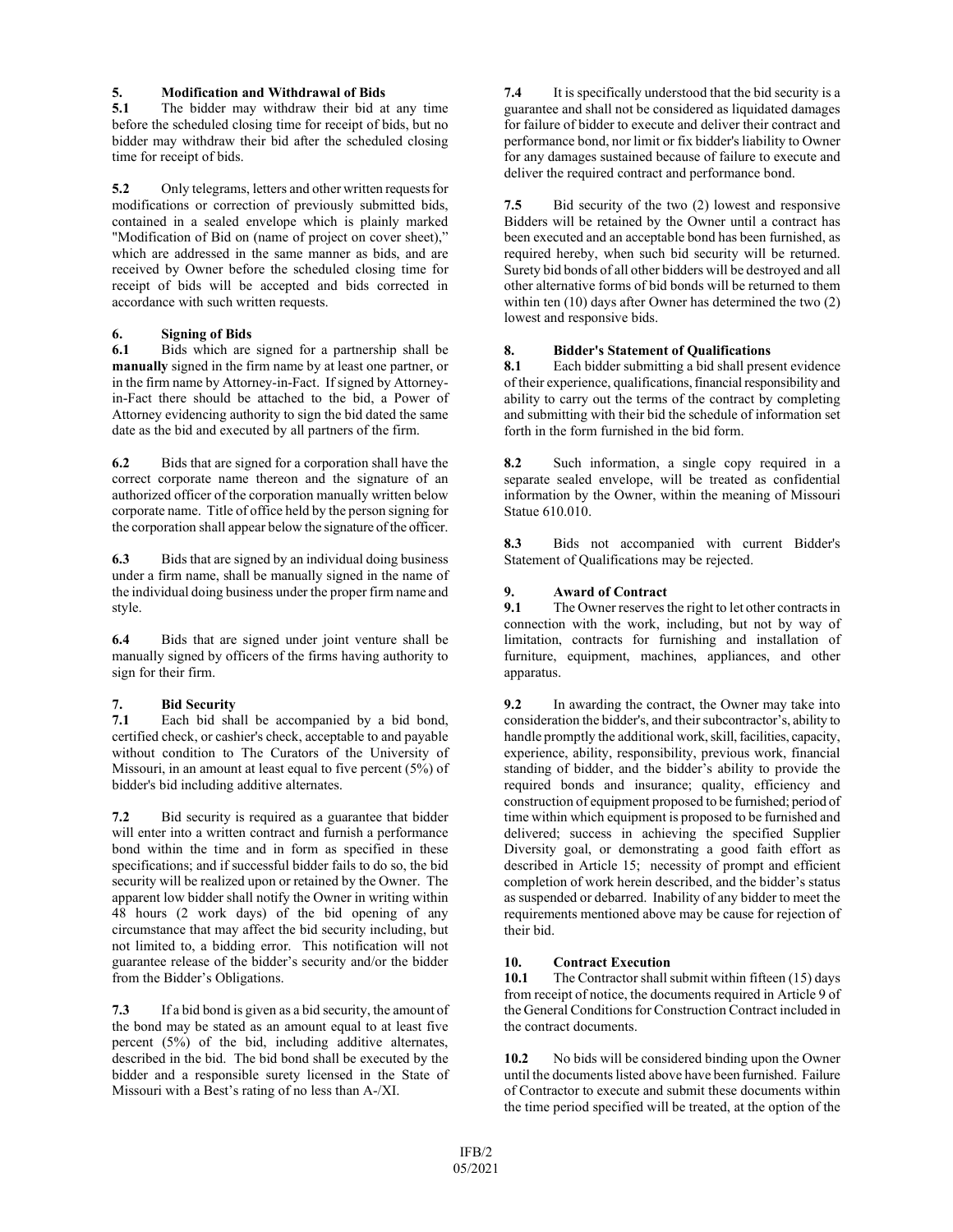Owner, as a breach of the bidder's bid security under Article 7 and the Owner shall be under no further obligation to Bidder.

# 11. **Contract Security**<br>11.1 When the Contra

When the Contract sum exceeds \$50,000, the Contractor shall procure and furnish a Performance bond and a Payment bond in the form prepared by Owner. Each bond shall be in the amount equal to one hundred percent (100%) of the contract sum, as well as adjustments to the Contract Sum. The Performance Bond shall secure and guarantee Contractor's faithful performance of this Contract, including but not limited to Contractor's obligation to correct defects after final payment has been made as required by the Contract Documents. The Payment Bond shall secure and guarantee payment of all persons performing labor on the Project under this Contract and furnishing materials in connection with this Contract. These Bonds shall be in effect through the duration of the Contract plus the Guaranty Period as required by the Contract Documents.

**11.2** The bonds required hereunder shall be meet all requirements of Article 11 of the General Conditions for Construction Contract included in the contract documents.

**11.3** If the surety of any bond furnished by Contractor is declared bankrupt or becomes insolvent or its right to conduct business in the State of Missouri is terminated, or it ceases to meet the requirements of this Article 11, Contractor shall within ten (10) days substitute another bond and surety, both of which must be acceptable to Owner. If Contractor fails to make such substitution, Owner may procure such required bonds on behalf of Contractor at Contractor's expense.

# **12. Time of Completion**

**12.1** Contractors shall agree to commence work within five (5) days of the date "Notice to Proceed" is received from the Owner, and the entire work shall be completed by the completion date specified or within the number of consecutive calendar days stated in the Special Conditions. The duration of the construction period, when specified in consecutive calendar days, shall begin when the contractor receives notice requesting the documents required in Article 9 of the General Conditions for Construction Contract included in the contract documents.

### **13. Number of Contract Documents**

**13.1** The Owner will furnish the Contractor a copy of the executed contract and performance bond.

**13.2** The Owner will furnish the Contractor the number of copies of complete sets of drawings and specifications for the work, as well as, clarification and change order drawings pertaining to change orders required during construction as set forth in the Special Conditions.

# **14. Missouri Products and Missouri Firms**

The Curators of the University of Missouri have adopted a policy which is binding upon all employees and departments of the University of Missouri, and which by contract, shall be binding upon independent contractors and subcontractors with the University of Missouri whereby all other things being equal, and when the same can be secured without additional cost over foreign products, or products of other states, a preference shall be granted in all construction, repair and purchase contracts, to all products, commodities,

materials, supplies and articles mined, grown, produced and manufactured in marketable quantity and quality in the State of Missouri, and to all firms, corporations or individuals doing business as Missouri firms, corporations or individuals. Each bidder submitting a bid agrees to comply with, and be bound by the foregoing policy.

### **15. SUPPLIER DIVERSITY**

### **15.1 Award of Contract**

The Supplier Diversity participation goal for this project is stated on the Bid for Lump Sum Contract Form, and the Owner will take into consideration the bidder's success in achieving the Supplier Diversity participation goal in awarding the contract. Inability of any bidder to meet this requirement may be cause for rejection of their bid.

The University will grant a three (3) point bonus preference to a Missouri based, certified Service Disabled Veteran Enterprise (SDVE) bidder as defined in Article 1 – (Supplier Diversity Definitions) of the General Conditions of the Contract for Construction included in the contract documents. The three percent  $(3\%)$  goal can be met, and the bonus points obtained, by a qualified SDVE vendor and/or through the use of qualified SDVE subcontractors or suppliers that provide at least three percent (3%) of the total contract value. The submitted bid form must include a minimum of 3% SDVE participation to obtain the three (3) point bonus.

### **15.2 List of Supplier Diversity Firms**

**15.2.1** The bidder shall submit as part of their bid a list of diverse firms performing as contractor, subcontractors, and/or suppliers. The list shall specify the single designated diverse firm name and address. If acceptance or non-acceptance of alternates will affect the designation of a subcontractor, provide information for each affected category.

**15.2.2** Failure to include a complete list of diverse firms may be grounds for rejection of the bid.

**15.2.3** The list of diverse firms shall be submitted in addition to any other listing of subcontractors required in the Bid for Lump Sum Contract Form.

### **15.3 Supplier Diversity Percentage Goal**

The bidder shall have a minimum goal of subcontracting with diverse contractors, subcontractors, and suppliers, the percent of contract price stated in the Supplier Diversity goal paragraph of the Bid for Lump Sum Contract Form.

#### . **15.4 Supplier Diversity Percent Goal Computation**

**15.4.1** The total dollar value of the work granted to the diverse firms by the successful bidder is counted towards the applicable goal of the entire contract, unless otherwise noted below.

**15.4.2** The bidder may count toward the Supplier Diversity goal only expenditures to diverse firms that perform a commercially useful function in the work of a contract. A diverse firm is considered to perform a commercially useful function when it is responsible for executing a distinct element of the work and carrying out its responsibilities by actually performing, managing and supervising the work involved. A bidder that is a certified diverse firm may count as 100% of the contract towards the Supplier Diversity goal. For projects with separate MBE, SDVE, and WBE/Veteran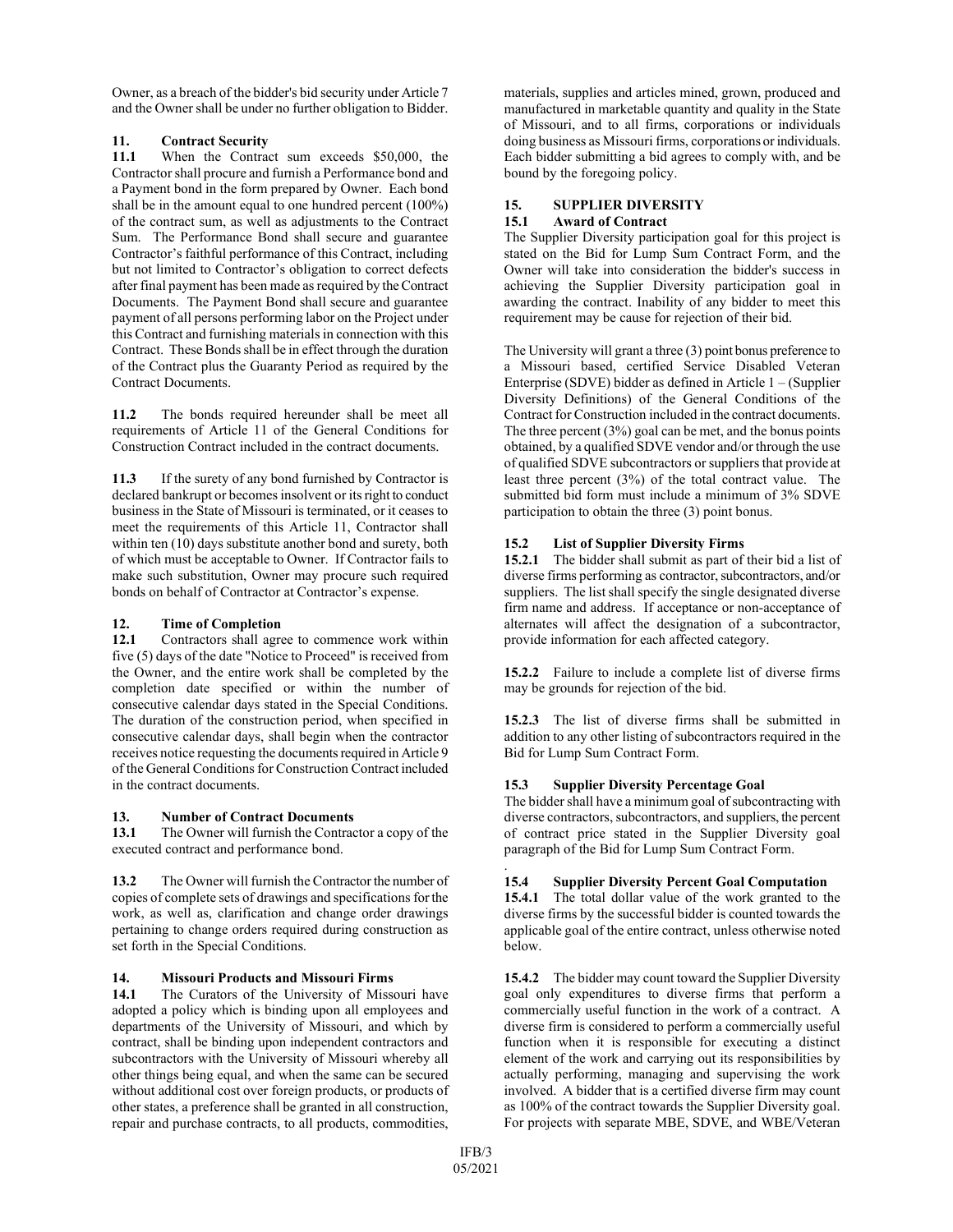/DBE goals, a MBE firm bidding as the prime bidder is expected to obtain the required SDVE, and WBE/Veteran/ DBE participation; a WBE or Veteran or DBE firm bidding as the prime bidder is expected to obtain the required MBE and SDVE participation and a SDVE firm bidding as the prime bidder is expected to obtain the required MBE, and WBE/Veteran/ DBE participation.

**15.4.3** When a MBE, WBE, Veteran Business Enterprise, DBE, or SDVE performs work as a participant in a joint venture, only the portion of the total dollar value of the contract equal to the distinct, clearly defined portion of the work of the contract that the MBE, WBE, Veteran Business Enterprise, DBE, or SDVE performs with its own forces shall count toward the MBE, WBE, Veteran Business Enterprise, DBE, or SDVE individual contract percentages.

**15.4.4** The bidder may count toward its Supplier Diversity goal expenditures for materials and supplies obtained from diverse suppliers and manufacturers, provided the diverse firm assumes the actual and contractual responsibility for the provision of the materials and supplies.

**15.4.4.1** The bidder may count its entire expenditure to a diverse manufacturer. A manufacturer shall be defined as an individual or firm that produces goods from raw materials or substantially alters them before resale.

**15.4.4.2** The bidder may count its entire expenditure to diverse suppliers that are not manufacturers provided the diverse supplier performs a commercially useful function as defined above in the supply process.

**15.4.4.3** The bidder may count 25% of its entire expenditures to diverse firms that do not meet the definition of a subcontractor, a manufacturer, nor a supplier. Such diverse firms may arrange for, expedite, or procure portions of the work but are not actively engaged in the business of performing, manufacturing, or supplying that work.

**15.4.5** The bidder may count toward the Supplier Diversity goal that portion of the total dollar value of the work awarded to a certified joint venture equal to the percentage of the ownership and control of the diverse partner in the joint venture.

#### **15.5 Certification by Bidder of Diverse Firms**

**15.5.1** The bidder shall submit with its bid the information requested in the "Supplier Diversity Compliance Evaluation Form" for every diverse firm the bidder intends to award work to on the contract.

**15.5.2** Diverse firms are defined in Article 1 – (Supplier Diversity Definitions) of the General Conditions of the Contract for Construction included in the contract documents, and as those businesses certified as disadvantaged by an approved agency. The bidder is responsible for obtaining information regarding the certification status of a firm. A list of certified firms may be obtained by contacting the agencies listed in the proposal form document "Supplier Diversity Certifying Agencies". Any firm listed as disadvantaged by any of the identified agencies will be classified as a diverse firm by the Owner.

**15.5.3** Bidders are urged to encourage their prospective diverse contractors, subcontractors, joint venture participants, team partners, and suppliers who are not currently certified to obtain certification from one of the approved agencies.

#### **15.6 Supplier Diversity Participation Waiver**

**15.6.1** The bidder is required to make a good faith effort to locate and contract with diverse firms. If a bidder has made a good faith effort to secure the required diverse firms and has failed, the bidder shall submit with the bid, the information requested in "Application for Supplier Diversity Participation Waiver." The Contracting Officer will review the bidder's actions as set forth in the bidder's "Application for Waiver" and any other factors deemed relevant by the Contracting Officer to determine if a good faith effort has been made to meet the applicable percentage goal. If the bidder is judged not to have made a good faith effort, the bid may be rejected. Bidder's who demonstrate that they have made a good faith effort to include Supplier Diversity participation may be awarded the contract regardless of the percent of Supplier Diversity participation, provided the bid is otherwise acceptable and is determined to be the best bid.

**15.6.2** To determine good faith effort of the bidder, the Contracting Officer may evaluate factors including, but not limited to, the following:

**15.6.2.1** The bidder's attendance at pre-proposal meetings scheduled to inform bidders and diverse firms of contracting and subcontracting opportunities and responsibilities associated with Supplier Diversity participation.

**15.6.2.2** The bidder's advertisements in general circulation trade association, and diverse (minority) focused media concerning subcontracting opportunities.

**15.6.2.3** The bidder's written notice to specific diverse firms that their services were being solicited in sufficient time to allow for their effective participation.

**15.6.2.4** The bidder's follow-up attempts to the initial solicitation(s) to determine with certainty whether diverse firms were interested.

**15.6.2.5** The bidder's efforts to divide the work into packages suitable for subcontracting to diverse firms.

**15.6.2.6** The bidder's efforts to provide interested diverse firms with sufficiently detailed information about the drawings, specific actions and requirements of the contract, and clear scopes of work for the firms to bid on.

**15.6.2.7** The bidder's efforts to solicit for specific subbids from diverse firms in good faith. Documentation should include names, addresses, and telephone numbers of firms contacted a description of all information provided the diverse firms, and an explanation as to why agreements were not reached.

**15.6.2.8** The bidder's efforts to locate diverse firms not on the directory list and assist diverse firms in becoming certified as such.